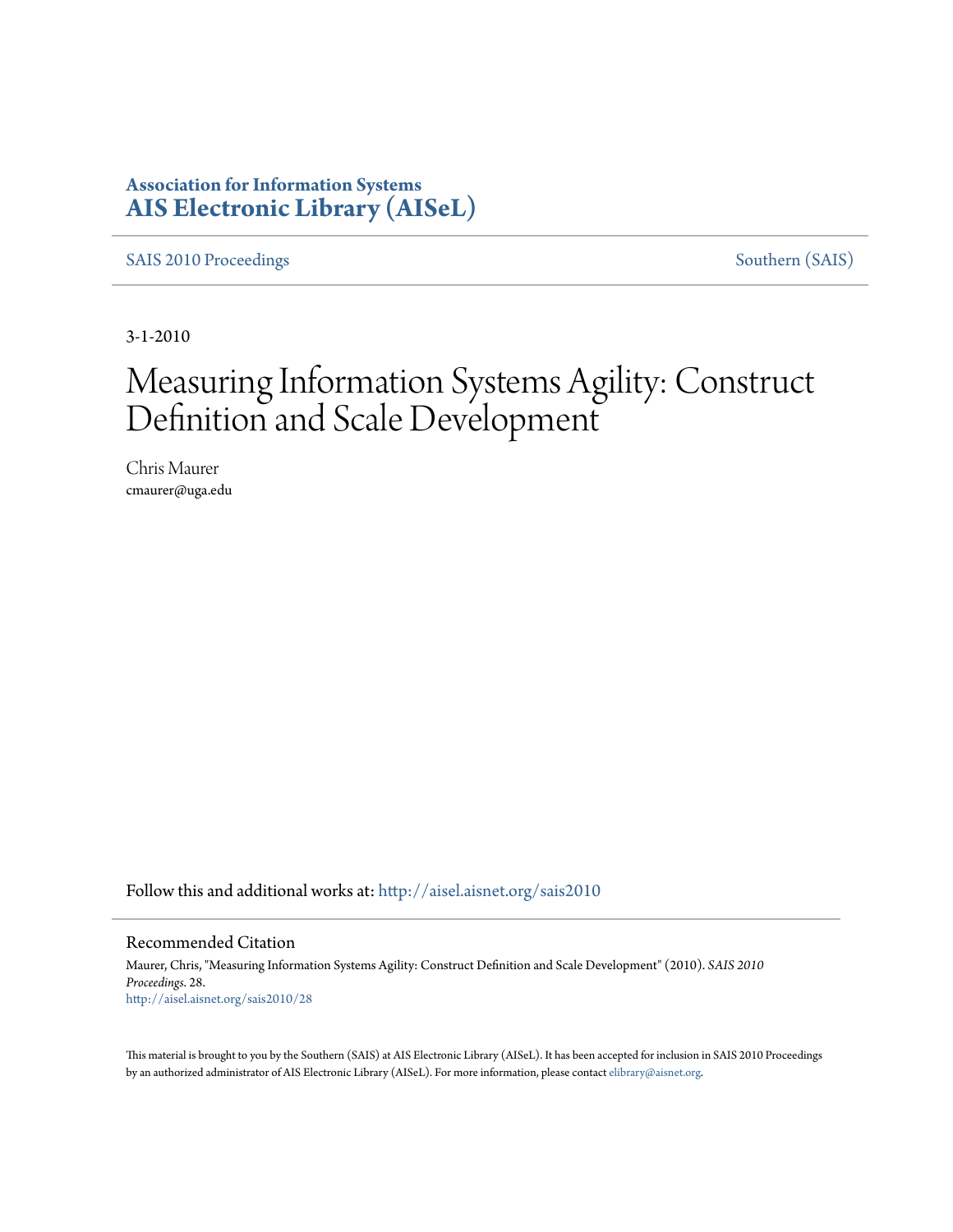## **MEASURING INFORMATION SYSTEMS AGILITY: CONSTRUCT DEFINITION AND SCALE DEVELOPMENT**

**Chris Maurer** University of Georgia cmaurer@uga.edu

#### **ABSTRACT**

Organizational agility has been a touted by both researchers and practitioners as a key success factor in navigating turbulent business environments. With a heavy reliance on computer systems by many organizations, information systems agility has become an important contributor to organizational agility. The purpose of this paper is to investigate previous attempts at defining the IS agility construct and synthesize the previous work into a single, comprehensive definition of IS agility. With a complete definition of IS agility compiled, steps will be outlined for developing a reliable scale for measuring IS agility within organizations.

#### **Keywords**

Information systems agility, IS architecture, IS personnel, IS processes

#### **INTRODUCTION**

The ever-changing business environment requires organizations to react quickly and easily to business challenges that arise. The terms agility, flexibility, and dynamic capabilities have all been used to describe this phenomenon and researchers have approached the topic from numerous viewpoints. Specific to information systems literature, agility has been studied as an independent variable (Sambamurthy, Bharadwaj and Grover, 2003; Gebauer & Schober, 2006), a dependent variable (Fink & Neumann, 1997; Wang, Ju, Jiang and Klein, 2008), or in an exploratory manner (Byrd & Turner, 2000; Duncan, 1995). Most of the previous literature focuses on individual components of IS agility and does not attempt to capture the full domain of the construct. Additionally, there does not appear to be a widely utilized measurement tool for evaluating IS agility within organizations.

This paper aims to address these issues by providing several contributions. First a review of the previous literature will be presented. By synthesizing concepts from previous studies, a holistic view of IS agility will be formed and the multidimensional construct of IS agility will be defined. Finally, a scale will be developed to measure IS agility within organizations.

#### **BACKGROUND OF THE IS AGILITY CONSTRUCT**

After a thorough review of previous literature, it was determined that research has focused on three primary dimensions of IS agility: agility of the IT artifact, of the processes supporting the IT artifact, and of the people involved in the processes.

When investigating the agility of the IT artifact, a clear focus on the architecture and infrastructure is necessary. Studies have defined this infrastructure as a set of shared, tangible IT resources that form a foundation to enable present and future business applications (Duncan, 1995) or as "the ability of the IT unit to provide extensive firm-wide IT infrastructure services that support the organization's business IS processes" (Fink & Neumann, 2007). Broadbent, Weill and Neo (1999) list hardware platforms, base software platforms, communications technology, middleware and other capability that provides shared services to a range of applications and common handling mechanisms for different data types as the key components to technical infrastructure. Weill, Subramani and Broadbent (2002) describe channel management, security and risk management, communications, data management, application infrastructure, and IT facilities management as key components to the infrastructure. Other studies zero in on individual components of technical infrastructure such as application architecture (Allen & Boynton, 1991), software characteristics (Gebauer & Schober, 2006), or the connectivity of IT components (Sambamurthy et al., 2003). Collectively, this dimension of agility will herein be referred to as "technical infrastructure agility".

The processes by which information systems are supported and changed also represent a key component to IS agility. There is a direct linkage between IS processes in place and the technical infrastructure capabilities of the organization (Fink & Neumann, 2007). Goodhue, Chen, Boudreau, Davis and Cochran (2009) identify the processes by which organizations apply changes to their ERP and non-ERP systems to achieve agility. Other studies have investigated the impact of change management procedures and management review of IS development processes on the flexibility of an IS (Wang et al., 2008) and defined the importance of IT management services and IT architecture and standards services in providing a set of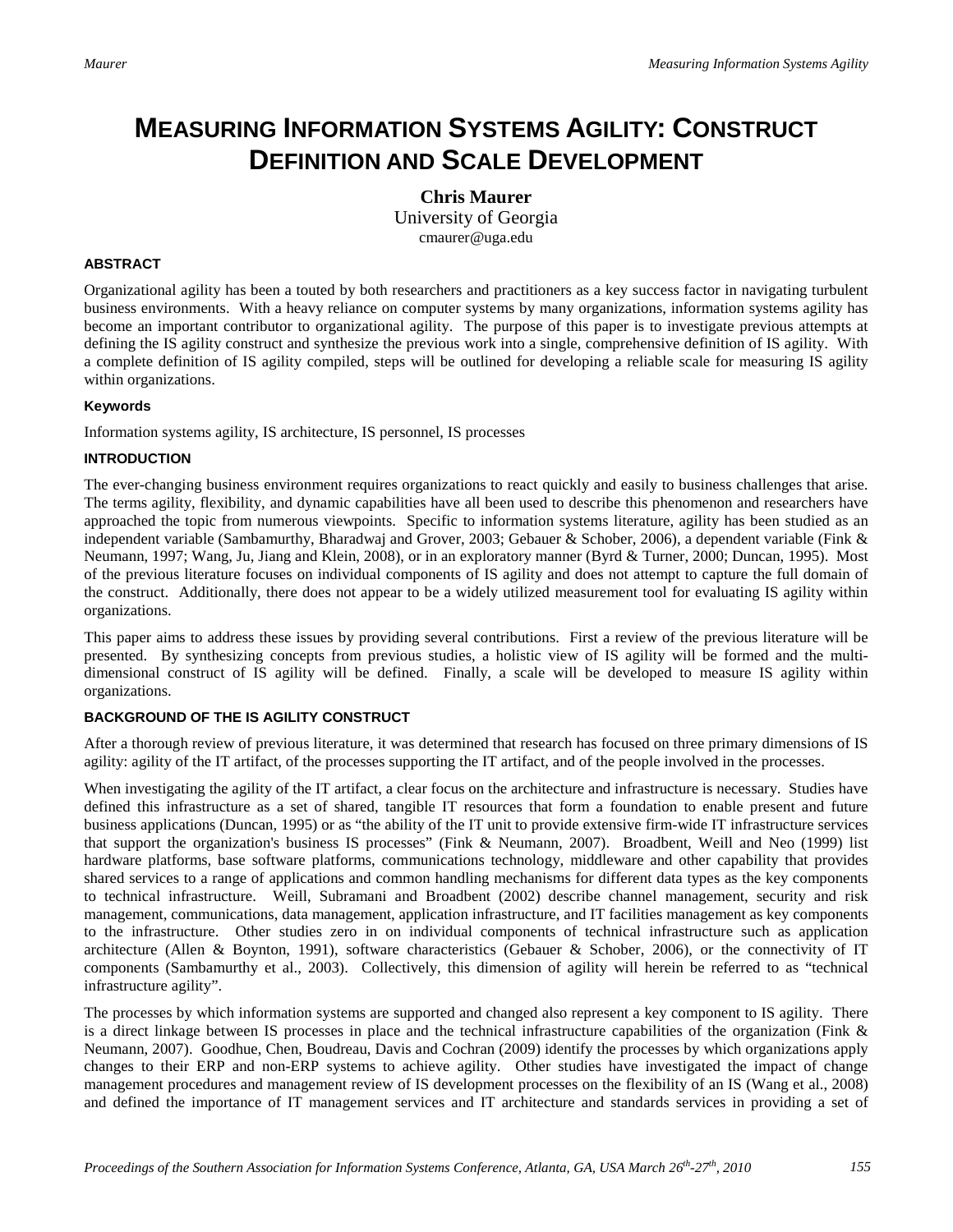processes by which IS agility can be attained (Weill et al., 2002). We combine this previous work into the "IS process agility" dimension of agility in this paper.

Although some studies do not specifically focus on the human characteristics that influence agility, it is implied that the technical infrastructure and IS processes could not exist without human intervention. For this reason, it is imperative to include behavioral aspects in the study of IS agility. Gebauer & Schober (2006) include a variety of skills and attitudes of the IT staff as a key component in IT flexibility. Both technical knowledge of the IS being supported as well as a deep understanding of the business are needed by IT staff members to maximize flexibility (Duncan, 1995). IT education and training, such that users, support personnel, and management have the knowledge and skills necessary to extract value from the system, also promote greater agility (Weill et al., 2002). These studies, coupled with the implied involvement of human beings from other studies represent what is referred to as "human characteristics" in this study.

#### **DEVELOPMENT OF THE IS AGILITY CONSTRUCT**

A review of the literature has resulted in the identification of three dimensions of IS agility: technical infrastructure agility, IS process agility, and human characteristics. Based on the previous work cited above, we can define IS agility as the ability of IT artifacts, of information stored within those artifacts, and of the underlying processes that support and maintain the artifacts and information to quickly adapt to changing business needs. The three dimensions of this construct are broadly defined and are multi-dimensional in nature. Therefore, it is necessary to break each down into several first-order dimensions. Table 1 defines each first and second order dimension and the theoretical base for each definition. Further discussion of the dimensions will follow.

| <b>First and Second Order</b><br><b>Dimensions</b> | <b>Definition</b>                                                                                                                               | <b>Support from Literature</b>                                                                                                                                                                                                                                |  |  |  |  |  |
|----------------------------------------------------|-------------------------------------------------------------------------------------------------------------------------------------------------|---------------------------------------------------------------------------------------------------------------------------------------------------------------------------------------------------------------------------------------------------------------|--|--|--|--|--|
| <b>Technical Infrastructure</b><br>Agility         | Sets of technical component configurations and<br>architectures that enable rapid and facilitated<br>changes to information systems             |                                                                                                                                                                                                                                                               |  |  |  |  |  |
| Hardware<br><b>Platform Agility</b>                | The ability to move application and system<br>components across platforms and physical<br>infrastructure such as servers and storage<br>devices | Allen & Boynton, 1991; Byrd &<br>Turner, 2000; Duncan, 1995; Fink &<br>Neumann, 2007; Gebauer & Schober,<br>2006; Weill et al., 2002                                                                                                                          |  |  |  |  |  |
| Network Inter-<br>Connectedness                    | The connectivity between IS components and<br>the security and dependability of those<br>connections                                            | Byrd & Turner, 2000; Duncan, 1995;<br>Fink & Neumann, 2007; Gebauer &<br>Schober, 2006; Sambamurthy et al.,<br>2003 ; Weill et al., 2002                                                                                                                      |  |  |  |  |  |
| Application<br>Agility                             | The ability to quickly add, modify, or remove<br>software components from the information<br>system                                             | Allen & Boynton, 1991; Byrd &<br>Turner, 2000; Duncan, 1995; Fink &<br>Neumann, 2007; Gebauer & Schober,<br>2006; Goodhue et al., 2009; Lee, Siau<br>and Hong 2003; Sambamurthy et<br>al., 2003 ; Weill et al., 2002                                          |  |  |  |  |  |
| Information<br>Agility                             | The ability to freely retrieve and share data<br>between components of the IS and to users                                                      | Byrd & Turner, 2000; Duncan, 1995;<br>Fink & Neumann, 2007; Gebauer &<br>Schober, 2006; Weill et al., 2002                                                                                                                                                    |  |  |  |  |  |
| <b>IS Process Agility</b>                          | A set of business processes that enable rapid<br>and facilitated changes to information systems                                                 |                                                                                                                                                                                                                                                               |  |  |  |  |  |
| Maintenance<br>Process Agility                     | The ability to quickly and easily perform<br>system tasks to keep it in proper working order                                                    | Lientz, 1978; Boynton, Zmud and<br>Jacobs, 1994                                                                                                                                                                                                               |  |  |  |  |  |
| <b>Planning Process</b><br>Agility                 | The ability to quickly and easily evaluate and<br>prioritize proposed system changes to ready<br>them for development                           | Borjesson, Martinsson and<br>Timmeras, 2006; Boynton et al.,<br>1994 ; Byrd & Turner, 2000; Duncan,<br>1995; Fink & Neumann, 2007<br>Gebauer & Schober, 2006; Goodhue<br>et al., 2009 ; Lee et al., 2003 ;<br>Sambamurthy et al., 2003; Weill et<br>al., 2002 |  |  |  |  |  |
| Development                                        | The ability to quickly and easily implement                                                                                                     | Borjesson et al., 2006; Boynton et                                                                                                                                                                                                                            |  |  |  |  |  |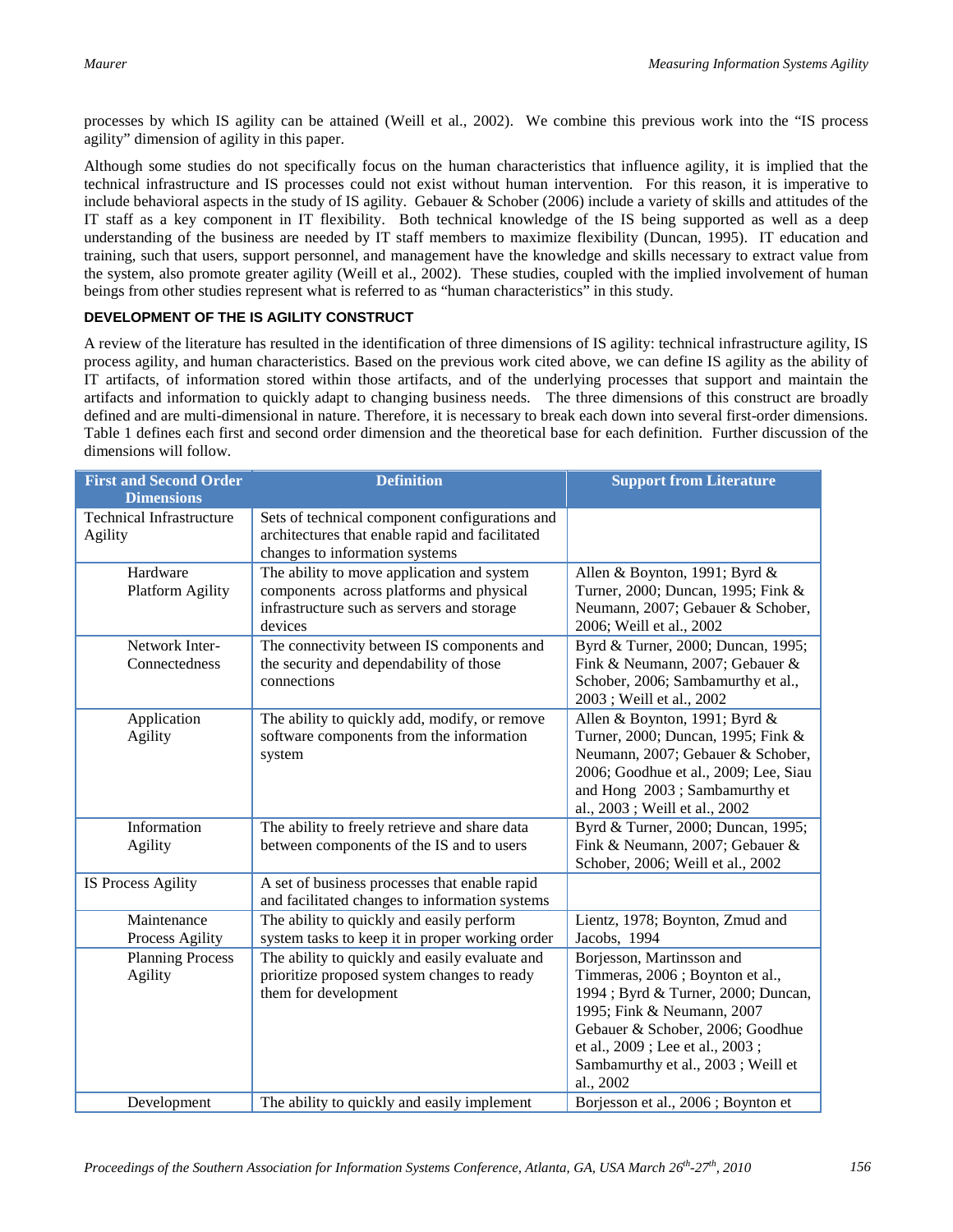| Process Agility          | new functionality or modify existing              | al., 1994; Goodhue et al., 2009;      |  |  |  |
|--------------------------|---------------------------------------------------|---------------------------------------|--|--|--|
|                          | functionality in an information system.           | Wang et al., 2008; Weill et al., 2002 |  |  |  |
| Monitoring $&$           | The ability to gather information and             | Boynton et al., 1994                  |  |  |  |
| Assessment               | performance metrics in a rapid and efficient      |                                       |  |  |  |
| Process Agility          | manner to evaluate system effectiveness and       |                                       |  |  |  |
|                          | agility                                           |                                       |  |  |  |
| Human Characteristics    | Sets of skills possessed by organization          |                                       |  |  |  |
|                          | members that promotes quick and easy changes      |                                       |  |  |  |
|                          | to information systems                            |                                       |  |  |  |
| <b>Behavioral Skills</b> | The interpersonal skills and social capital of IS | Fink & Neumann, 2007; Davis, 2009     |  |  |  |
|                          | personnel                                         |                                       |  |  |  |
| <b>Business Skills</b>   | The management skills and business process        | Borjesson et al., 2006; Byrd &        |  |  |  |
|                          | knowledge possessed by individuals within an      | Turner, 2000; Duncan, 1995; Fink &    |  |  |  |
|                          | organization                                      | Neumann, 2007; Gebauer & Schober,     |  |  |  |
|                          |                                                   | 2006; Weill et al., 2002              |  |  |  |
| <b>Technical Skills</b>  | The breadth and depth of knowledge of system      | Borjesson et al., 2006; Byrd &        |  |  |  |
|                          | architecture, programming, operating systems,     | Turner, 2000; Duncan, 1995; Fink &    |  |  |  |
|                          | and all other technical components supporting     | Neumann, 2007; Gebauer & Schober,     |  |  |  |
|                          | an IS of members in the IS department             | 2006; Weill et al., 2002              |  |  |  |

#### **Table 1: Definitions of IS Agility First Order Dimensions**

The first and second order dimensions that comprise the IS agility construct are graphically depicted below in Figure 1.



**Figure 1: Multi-Dimensional Construct of IS Agility**

#### **FIRST-ORDER DIMENSIONS OF THE TECHNICAL INFRASTRUCTURE AGILITY DIMENSION**

*Application agility* is derived predominantly from application functionality (Byrd & Turner, 2000) and IT-dependent system agility (Fink & Neumann, 2007). *Network Inter-connectedness* is akin to the notion of connectivity presented by Duncan (1995) and Byrd & Turner (2000) and the communication services cluster described by Weill et al. (2002). In essence, network inter-connectedness encompasses the connectivity between IS components and the security and dependability of those connections. *Hardware platform agility* aligns most closely with Weill et al.'s (2002) IT-facilities management services cluster and Byrd & Turner's (2000) IT compatibility construct. Finally, *information agility* aligns with data transparency (Byrd & Turner, 2000), Weill et al.'s (2002) data management cluster, and IT-dependent information agility (Fink & Neumann, 2007).

#### **FIRST-ORDER DIMENSIONS OF THE IS PROCESS AGILITY DIMENSION**

Fink & Neumann's description of IT-dependent strategic agility and Byrd & Turner's (2000) technology management construct have similar qualities that relate to *planning capabilities*. An example of poor planning process agility is an organization that has a long backlog of system development requests such that the evaluation of such requests cannot be completed in a timely manner (Byrd & Turner, 2000). Agile development practices, as discussed by Borjesson et al. (2006), and the change management procedures investigated by Wang et al. (2008) both relate to *development process agility*.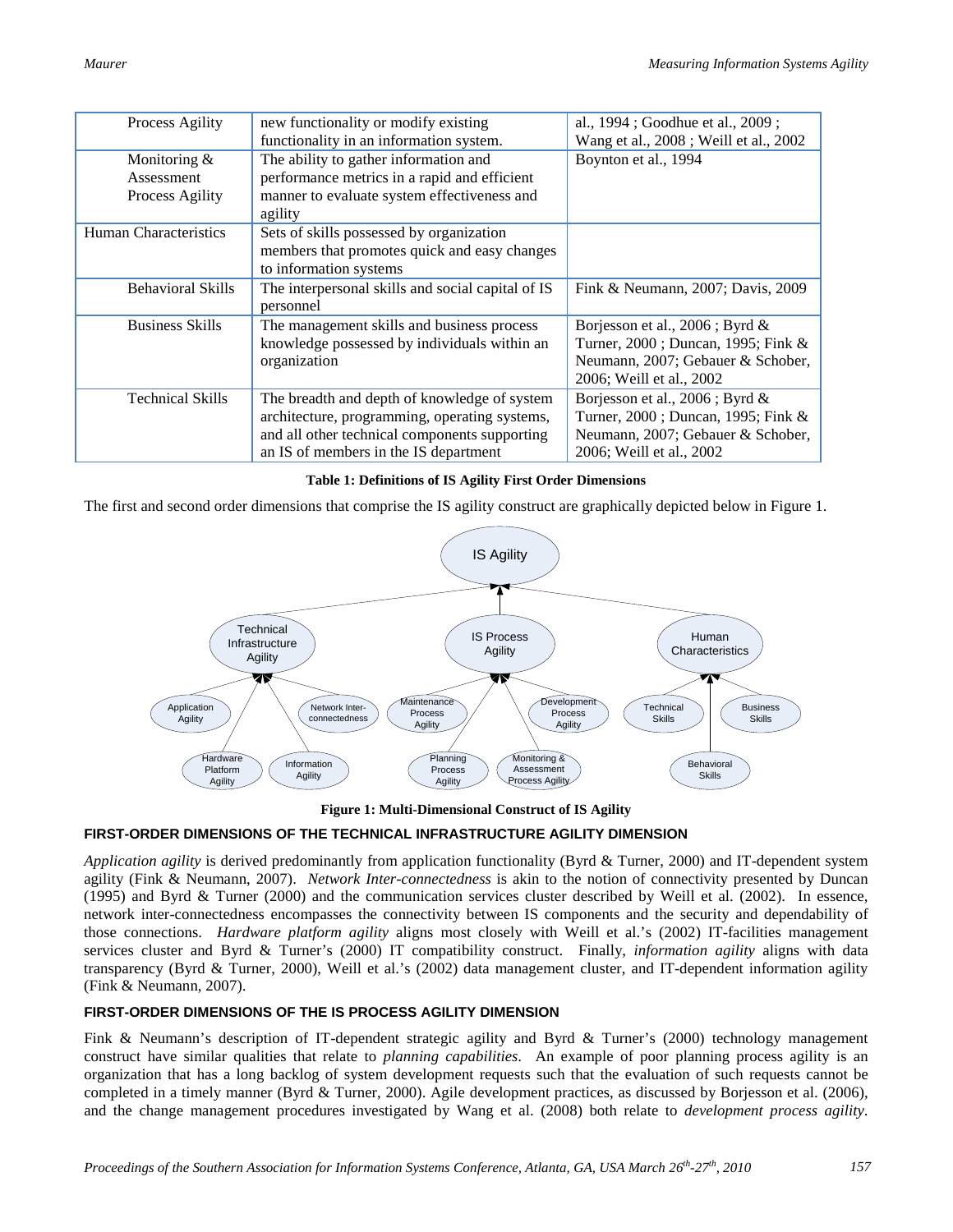Lientz, Swanson, Tompkins and Morgan (1978) focus predominantly on software maintenance procedures which presents a third process categorization: *maintenance process agility*. One example of high maintenance process agility is an organization that utilizes a weekly review and installation process for recently released system patches. Conversely, an organization which has a rigid process for installing system patches once per year would exhibit considerably lower levels of maintenance process agility. .

To ensure content validity of the IS process agility dimension, a further review of literature specific to IS processes was conducted. The Control Objectives for Information and Related Technologies (COBIT) framework (version 4.1) was used as a starting point for analysis. Although not based on traditional academic rigor, the COBIT framework has been developed and enhanced by practitioners over the past 13 years. This framework was referenced as it aims to define all IS processes that organizations typically employ. COBIT provides four dimensions of IS processes: plan and organize, acquire and implement, deliver and support, and monitor and evaluate. The three dimensions emerging from the review of IS agility literature cover the first three dimensions of COBIT, but the fourth, monitor and evaluate, is not fully addressed. To further the content analysis, the 11 groups of IS processes presented by Boynton et al. (1995) were also reviewed. With the exception of administrative services, all processes were determined to fit into the dimensions previously mentioned or into the COBIT dimensions. Administrative services, comprised of financial administration and staff performance, are activities that could be classified as overhead and not directly related to IS, so this group of processes will not be represented in this paper.

Since the previous IS agility literature fails to cover the monitoring and evaluation processes documented in COBIT and Boynton et al.'s process groups, the addition of a fourth IS process agility dimension must be added to our model. Therefore, *"monitoring and assessment process agility*" was included in our definition of IS agility. Those organizations that provide daily or weekly performance metrics and dashboards regarding the success of system changes and implementations would be considered to have higher monitoring and assessment agility than those organizations that do not provide such information to management or do so on a quarterly or yearly basis.

#### **FIRST-ORDER DIMENSIONS OF THE HUMAN CHARACTERISTICS DIMENSION**

Human characteristics are represented in a number of prior studies and the delineation between technical skills and business skills are often highlighted. Duncan (1995) specifically demarcates between the two types of skill, as do Byrd & Turner (2000). Fink & Neumann (2007) also include behavioral capabilities, such as interpersonal skills, in addition to business and technical knowledge in their study. Davis (2009) investigated the social capital between members of the IS group and other business units and the impact of this social capital on agility. Based on these previous studies, three dimensions within the human characteristics dimension emerge: behavioral skills, business skills, and technical skills.

It should be noted that for all first-order dimensions in the human characteristics dimension, it is of paramount importance to evaluate skills at the organizational, rather than individual level. Individuals with a very deep understanding of a single technical component, such as the IBM DB2 database platform, may not contribute significantly to an information system's agility as the knowledge and experience may create a competency trap. Evaluation of behavioral characteristics must be performed at the organizational level to ensure a complete picture of the skills possessed by the collective group is obtained. When assessed at the organizational level, behavioral, business, and technical skills should encompass a broad range of skills/competencies as well as a deep-rooted understanding or display of such skills and competencies.

As mentioned in the previous discussion, numerous studies have investigated individual components of IS agility. This paper attempts to synthesize all previous work in the area of agility to present a complete picture of the dimensions that form overall IS agility. Table 2 summarizes how previous literature addresses the dimensions developed in this paper and highlights the fact that no individual study to date has addressed all of the dimensions proposed in this research.

|                        | <b>Technical Infrastructure</b><br><b>Agility</b> |              |                               | <b>IS Process Agility</b> |                                     |                                                 |                                   | Human<br><b>Characteristics</b>                                       |                                   |                               |                 |
|------------------------|---------------------------------------------------|--------------|-------------------------------|---------------------------|-------------------------------------|-------------------------------------------------|-----------------------------------|-----------------------------------------------------------------------|-----------------------------------|-------------------------------|-----------------|
| Study                  | Φ<br>war<br>E<br>gilit<br>ārd<br>ಡ                | onnectedness | ation<br>ppli<br>$\mathbf{g}$ | Information<br>gility     | pľ<br>Planning<br>Process<br>gility | ω<br><i><b>Aainten:</b></i><br>rocess<br>gility | Ξ<br>$e$ velop<br>ocess<br>gility | $\infty$<br>$\overline{a}$<br>Ē<br>ssessm<br>lonitori<br>SS<br>gility | ಸ<br><b>Skills</b><br><b>Beha</b> | ess<br>Busin<br><b>Skills</b> | echni<br>Skills |
| Allen & Boynton, 1991  | X                                                 | X            | X                             | X                         |                                     |                                                 |                                   |                                                                       |                                   |                               |                 |
| Borjesson et al., 2006 |                                                   |              |                               |                           | X                                   |                                                 | X                                 |                                                                       |                                   |                               |                 |
| Boynton et al., 1994   |                                                   |              |                               |                           | X                                   | X                                               | X                                 | X                                                                     |                                   |                               |                 |
| Byrd & Turner, 2000    | X                                                 | X            | X                             | X                         | X                                   |                                                 |                                   |                                                                       |                                   |                               |                 |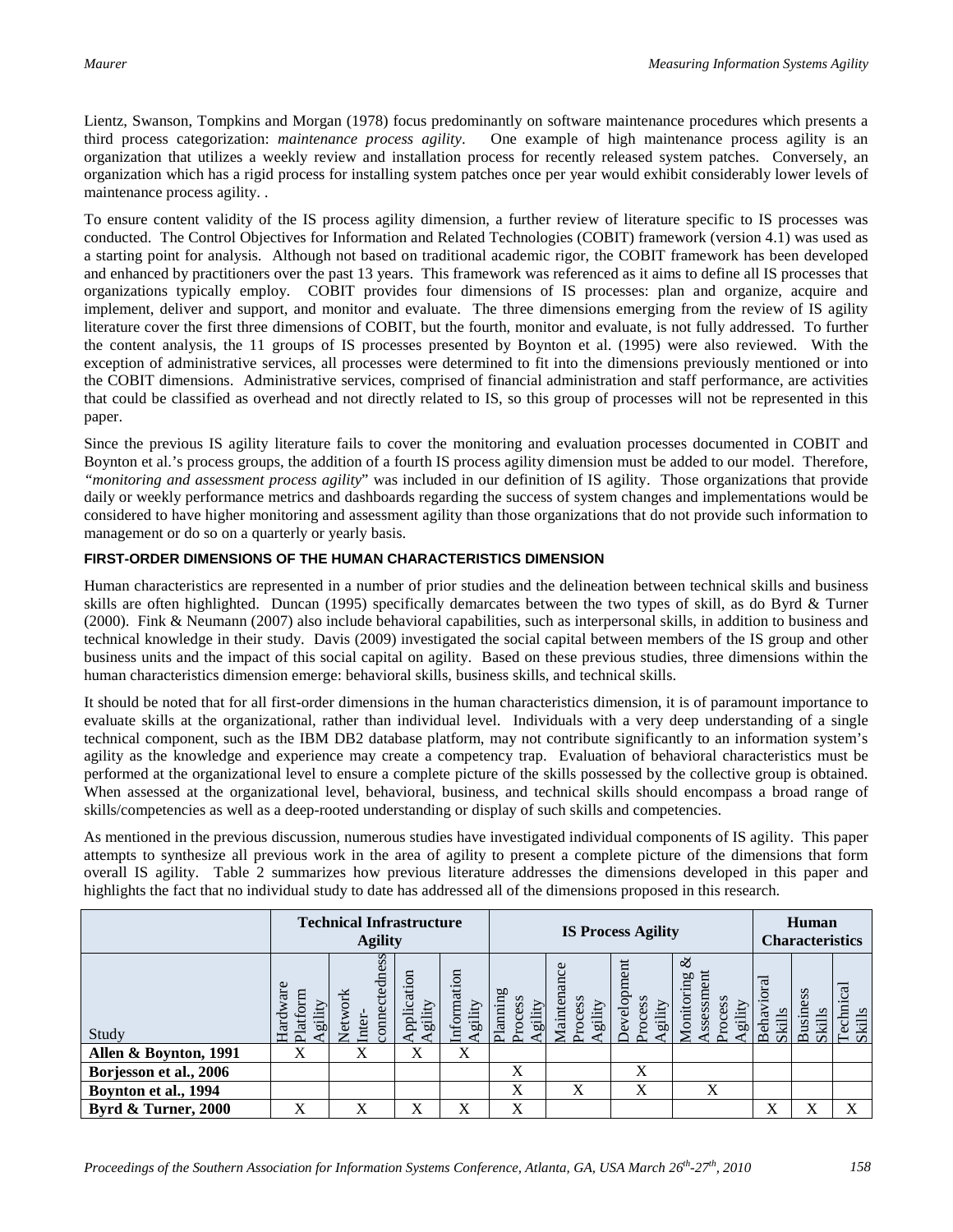| <b>Davis, 2009</b>        |                   |             |   |   | X            |   | X                 | Χ | A                 | Χ              |
|---------------------------|-------------------|-------------|---|---|--------------|---|-------------------|---|-------------------|----------------|
| <b>Duncan</b> , 1995      | X                 | X           | X | X | X            |   |                   |   | $\mathbf{v}$<br>л | $\mathbf v$    |
| Fink & Neumann, 2007      | X                 | X           |   | X |              |   |                   | X | X                 | X              |
| Gebauer & Schober, 2006   | X                 | X           | X | X |              |   |                   |   | $\Lambda$         | v<br>$\Lambda$ |
| Goodhue et al., 2009      |                   |             |   |   | X            |   | $\mathbf{v}$<br>л |   |                   |                |
| Lee et al., 2003          | X                 | X           | X |   | X            |   | X                 |   |                   |                |
| <b>Lientz</b> , 1978      |                   |             |   |   |              | X |                   |   |                   |                |
| Sambamurthy et al., 2003  | X                 | X           | X | X | X            |   |                   |   |                   |                |
| Wang et al., 2008         |                   |             |   |   | X            |   | X                 |   |                   |                |
| <b>Weill et al., 2002</b> | $\mathbf{v}$<br>Δ | $\mathbf v$ | X | X | $\mathbf{v}$ |   |                   | X |                   | v              |

**Table 2 – Prior Research Coverage of First-Order Dimensions**

#### **SCALE DEVELOPMENT FOR IS AGILITY**

#### **Item Generation**

With the three second-order dimensions and 11 first-order dimensions defined, a content analysis of previous measurement tools was conducted to generate a preliminary pool of items. For each study that employed a survey instrument, the individual items were reviewed and sorted into the first-order dimension that they were believed to belong to. From the five studies for which survey instruments were utilized, a total of 118 items were compiled. To supplement the items identified from previous studies, additional items were drafted by the author and a panel of experts who are currently practitioners in the IS field. To ensure adequate coverage of all content domains, a minimum of 20 items per first-order dimension were generated (Netemeyer, Bearden and Sharma, 2003). This resulted in a total of 225 items generated across the eleven dimensions.

#### **Scale Validation**

The remaining steps in validating and finalizing this scale are yet to be performed however a brief overview of the intended procedures is provided in this paper (Netermeyer et al 2003; Churchill, 1979). To qualitatively assess construct validity, the initial pool of items will go through several rounds of item sorting. Initial item sorting will be performed by a panel of experts with no a priori definitions of the dimensions. Secondary sorting will consist of experts sorting items into the dimensions as defined by the researcher. Feedback will be solicited from the experts to rephrase items that are ambiguous or unclear and recommendations to drop items from the pool will be considered.

Upon completion of item sorting, the pool of items should demonstrate reasonable levels of content, convergent, discriminant validity. A pre-test will then be conducted using a convenience sample of respondents. The pre-test will consist of respondents rating each of the items on a 7 point Likert-type scale. Open-ended questions will ask respondents to comment on survey length, item wording, and any recommendations for improvement to the measurement instrument. The results of the pre-test will be reviewed by the researcher to identify whether additional items should be removed or reworded. Another qualitative assessment of convergent and discriminant validity will be performed on the results of the pre-test.

A pilot-test will then be conducted with a large enough sample size to allow for quantitative factor analysis of the results. Respondents will again be asked to rate each of the items on a 7 point Likert-type scale and provide feedback on survey length, item wording, and overall survey quality. The results of the pilot test will be analyzed using principle axis factoring to assess dimensionality, convergent, and discriminant validity. Items will be deleted and reworded where appropriate. Upon completion of the pilot test, it is the aim of the researcher to have a survey instrument of manageable length and has strong psychometric properties.

To finalize the scale, a full-scale field test will be conducted. The sampling frame will be individuals in management positions inside their respective IS departments. The field test will require respondents to rate all items in the scale on a 7 point Likert-type scale. Demographic information will also be collected from respondents to aid in assessing generalizability and testing for non-response bias. Convergent validity, discriminant validity, and reliability will all be assessed via confirmatory factor analysis to verify the psychometric properties of the scale and nomological validity will be assessed by embedding the scale in a nomological network of known antecedents and consequents.

#### **CONCLUSION**

This paper aims to define the domain of the IS agility construct by reviewing and synthesizing previous work in this field. The dimensions described above help us to understand the full spectrum of IS agility and can enable researchers to better assess the characteristics of agile information systems in future work. Upon completion of the validation and finalization